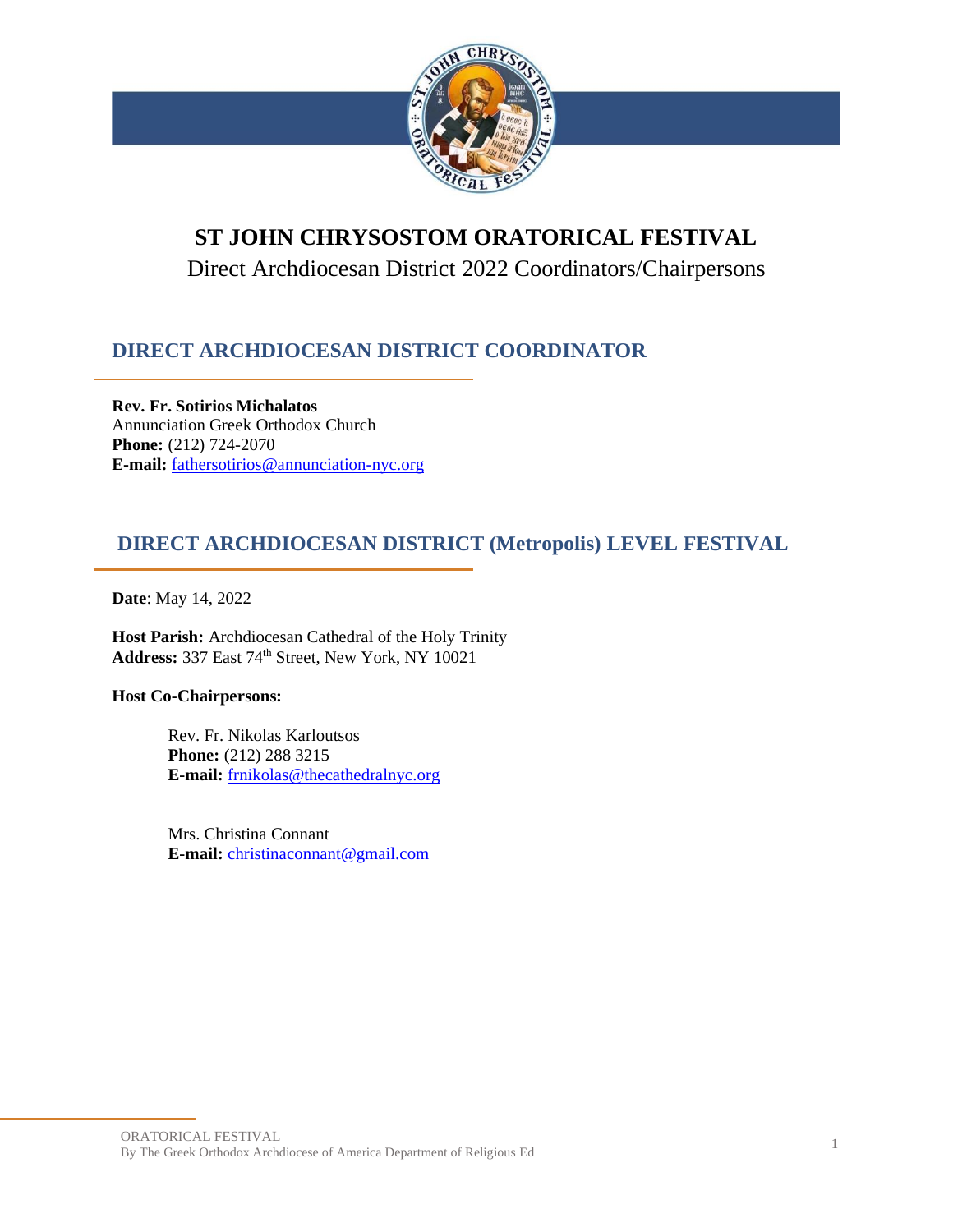### **DISTRICT FESTIVALS**

#### **District I**

**Date:** April 9, 2022

**Host Parish:** St. Demetrios, Astoria, NY **Address:** 30-11 30th Drive, Astoria, NY 11102

#### **Host Chairpersons:**

V. Rev. Fr. Nektarios Papazafiropoulos **Phone:** (718) 728-1718 **Email:** [fr.nektarios@gmail.com](mailto:fr.nektarios@gmail.com)

Rev. Fr. Demetrios Balidis **Phone:** (914) 602 8899 **Email:** fr.dbalidis@gmail.com

## Churches in District I

## BROOKLYN QUEENS

Holy Cross Kimisis Tis Theotokou Sts. Constantine & Helen Cathedral Three Hierarchs

#### MANHATTAN & BRONX

Annunciation Archdiocesan Cathedral of the Holy Trinity Sts. Anargyroi St. Barbara St. Eleftherios Sts. George & Demetrios St. George Tropeoforos St. Gerasimos St. John the Baptist St. Petros the Apostle Church St. Spyridon Zoodochos Peghe

#### **Astoria: St. Demetrios Cathedral/**

 St. George-St. Catherine **Corona:** Transfiguration **Flushing:** St. Nicholas Shrine **Jackson Heights:** Sts. Constantine & Helen **Jamaica:** St. Demetrios **Whitestone:** Holy Cross

#### ROCKLAND COUNTY

**West Nyack:** Sts. Constantine & Helen **Staten Island:** Holy Trinity & St. Nicholas **Westchester County: New Rochelle:** Holy Trinity **Rye:** Church of Our Savior **Yonkers:** Prophet Elias

## **District II**

**Date:** April 9, 2022

**Host Parish:** St. St. John's Greek Orthodox Church, Blue Point, NY **Address:** 77 Montauk Highway, Blue Point, NY 11715

> **Host Chairperson:** Rev. Fr. Dean Panagos **Phone:** (631) 363-6450 **Email:** [frdean@stjohnsbluepoint.org](mailto:frdean@stjohnsbluepoint.org?Subject=St%20Johns)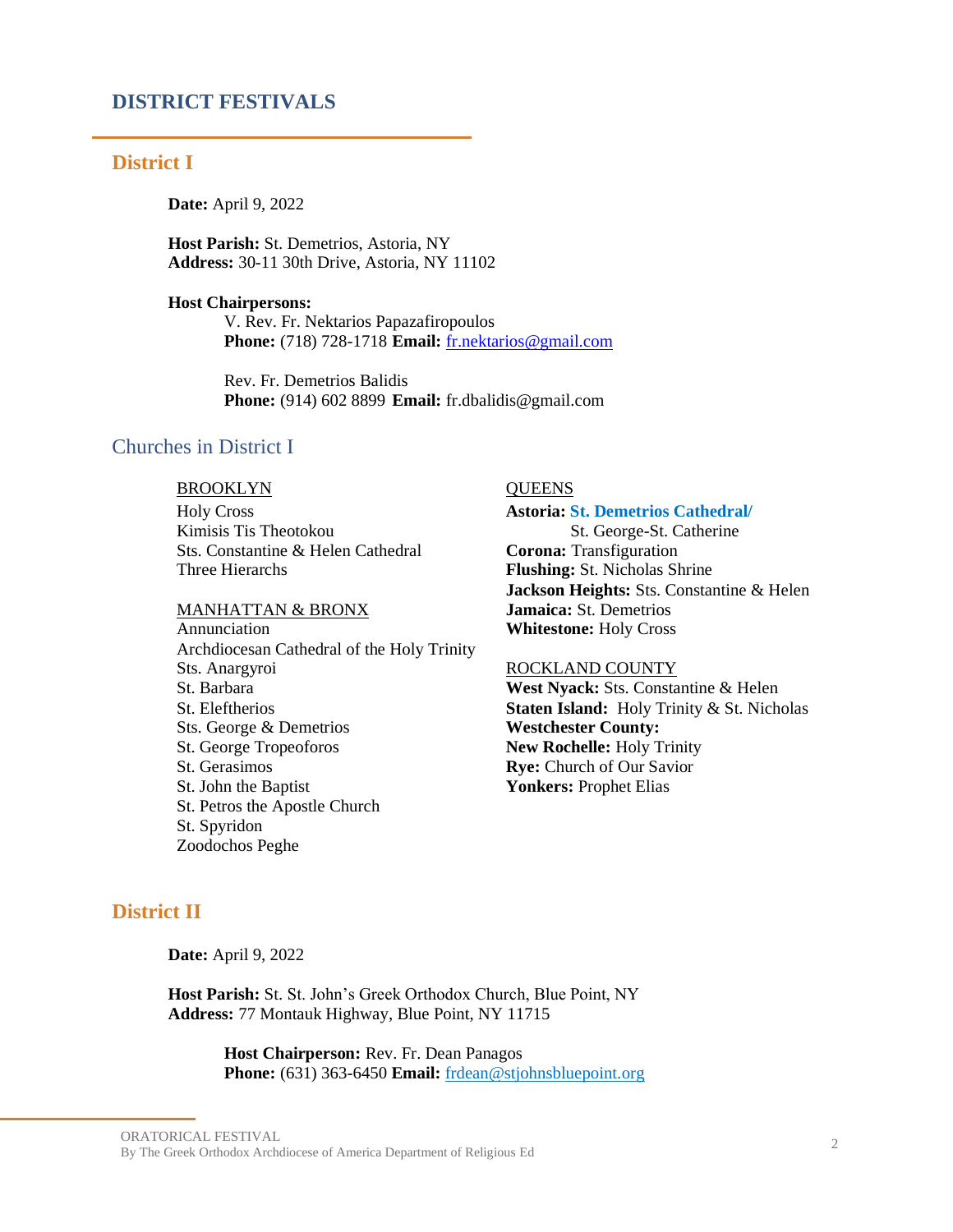## Churches in District II

## LONG ISLAND

**Blue Point: St. John Brookville:** Church of the Holy Resurrection **Greenlawn:** St. Paraskevi **Hempstead:** St. Paul **Hicksville:** Holy Trinity **Island Park:** Kimisis Tis Theotokou **Mattituck:** Transfiguration of Christ **Merrick:** St. Demetrios **Port Jefferson:** Assumption **Port Washington:** Archangel Michael **Southampton:** Kimisis Tis Theotokou **Wantagh:** St. Markella **West Babylon:** St. Nicholas

## **District III**

**Date:** April 9, 2022

**Host Parish:** Holy Trinity Greek Orthodox Church, Bridgeport, CT **Address:** 4070 Park Avenue, Bridgeport, CT 06604

#### **Host Chairpersons:**

Rev. Fr. George Livaditis **Phone:** (203) 374-5561 **Email:** [FatherGeorgios@holytrinitybridgeport.org](mailto:FatherGeorgios@holytrinitybridgeport.org)

Dn. Anastasi Halas **Phone:** (203) 209-9356 **E-mail:** thh1@optonline.net

## Churches in District III

#### **Bridgeport: Holy Trinity**

**Bristol:** St. Demetrios **Danbury:** Assumption **Hartford:** St. George **New Britain:** St. George **New Haven:** St. Basil the Great **Norwalk:** St. George **Orange:** St. Barbara **Stamford:** Annunciation **Stamford:** Archangels **Waterbury:** Holy Trinity

#### CONNECTICUT HUDSON VALLEY NEW YORK

**Albany:** St. Sophia **Garrison:** St. Basil Chapel **Kingston:** St. George **Newburgh:** St. Nicholas **Poughkeepsie:** Kimisis Tis Theotokou **Schenectady:** St. George **Troy:** St. Basil